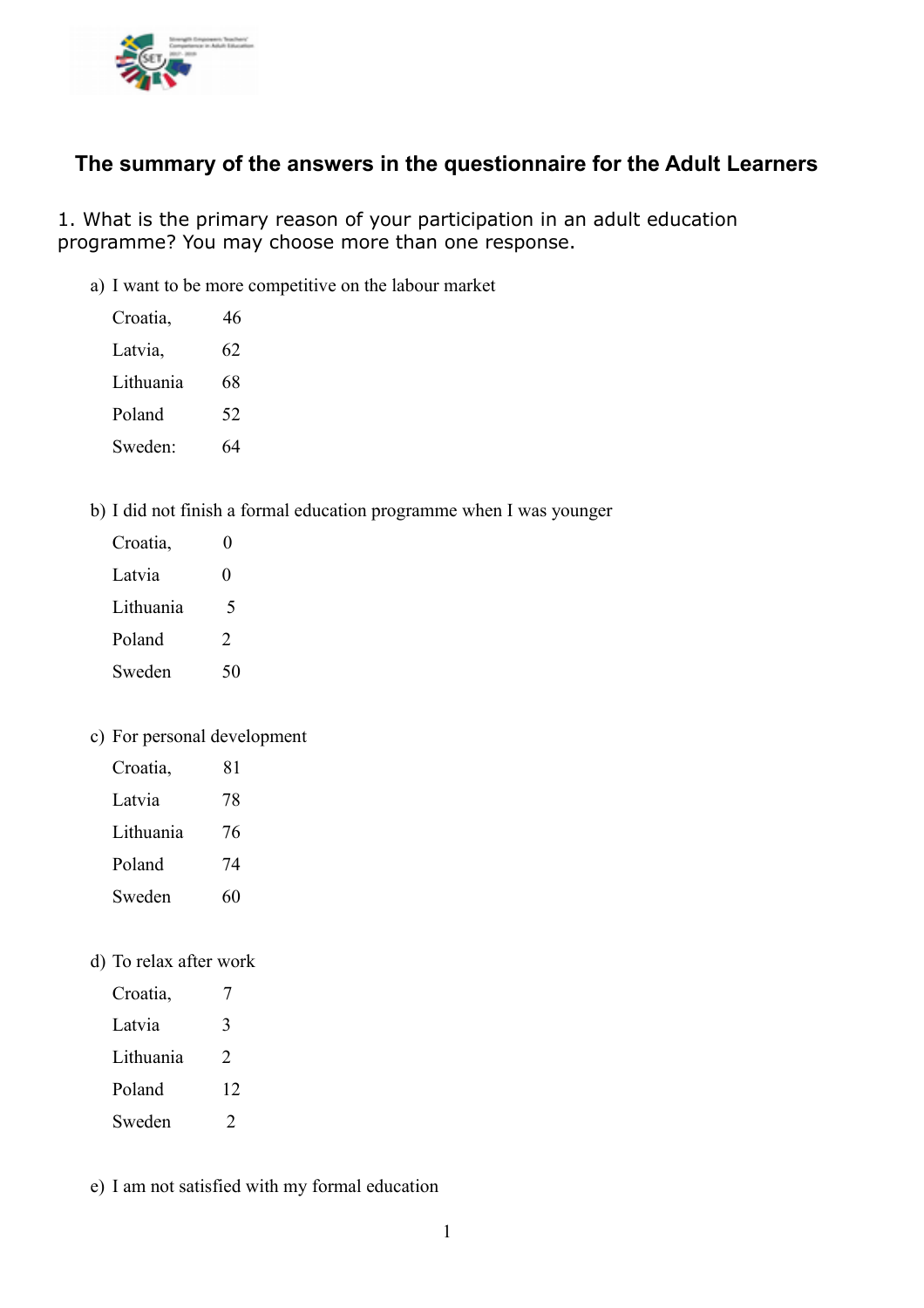

| Croatia,  | 8  |
|-----------|----|
| Latvia    | 3  |
| Lithuania | 3  |
| Poland    | 12 |
| Sweden    | 21 |

f) To be able to move to another country

| Croatia,  | 12 |
|-----------|----|
| Latvia    | 3  |
| Lithuania | 4  |
| Poland    | 12 |
| Sweden    | Q  |

g) Because of the increasing demand for the development of new skills and competences

| 40 |
|----|
| 39 |
| 77 |
| 27 |
| 28 |
|    |

# h) To meet new people

| Croatia,  | 12 |
|-----------|----|
| Latvia    | 16 |
| Lithuania | 34 |
| Poland    | 23 |
| Sweden    | 15 |

i) To experience something new

| Croatia,  | 25 |
|-----------|----|
| Latvia    | 49 |
| Lithuania | 42 |
| Poland    | 29 |
| Sweden    | 26 |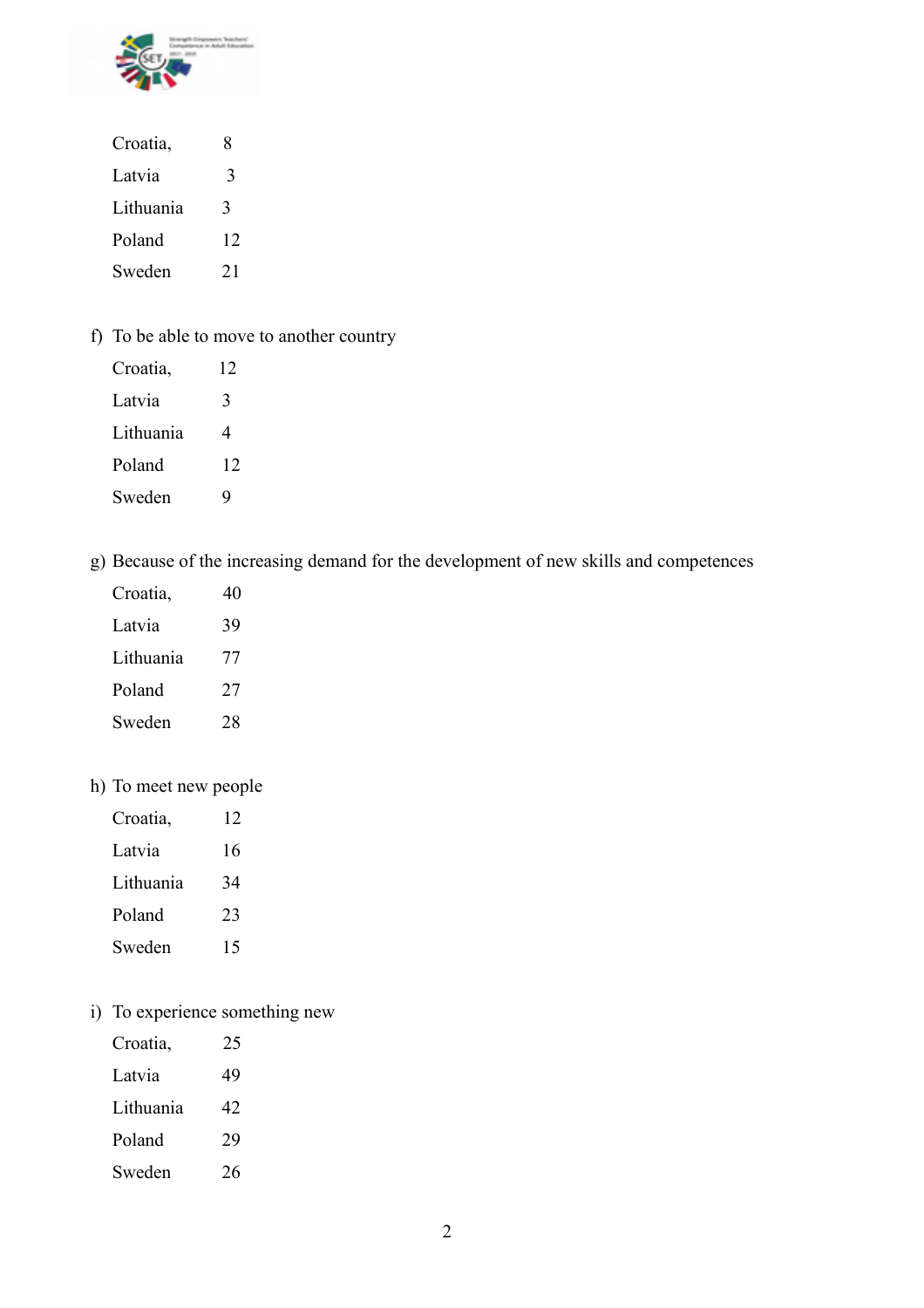

j) My boss / institution requires it of me

| Croatia,  | 4  |
|-----------|----|
| Latvia    | 10 |
| Lithuania | 8  |
| Poland    | 7  |
| Sweden    | 19 |

k) I want to develop additional skills so that I could be better at my job

| Croatia,  | 48 |
|-----------|----|
| Latvia    | 74 |
| Lithuania | 62 |
| Poland    | 46 |
| Sweden    | 22 |

l) I need to further develop the skills that I need to do my current job

| Croatia,  | 29 |
|-----------|----|
| Latvia    | 48 |
| Lithuania | 46 |
| Poland    | 19 |
| Sweden    | 18 |

m)I require additional competences to be able to enroll into higher education

| Croatia,  | ') |
|-----------|----|
| Latvia    | 0  |
| Lithuania | 1  |
| Poland    | 0  |
| Sweden    | 58 |
|           |    |

n) Others:

| Croatia | 4 (legal requirements, health reasons, to develop necessary skills for the things I |
|---------|-------------------------------------------------------------------------------------|
|         | love doing, to communicate more easily when I go to Austria/Germany)                |

Latvia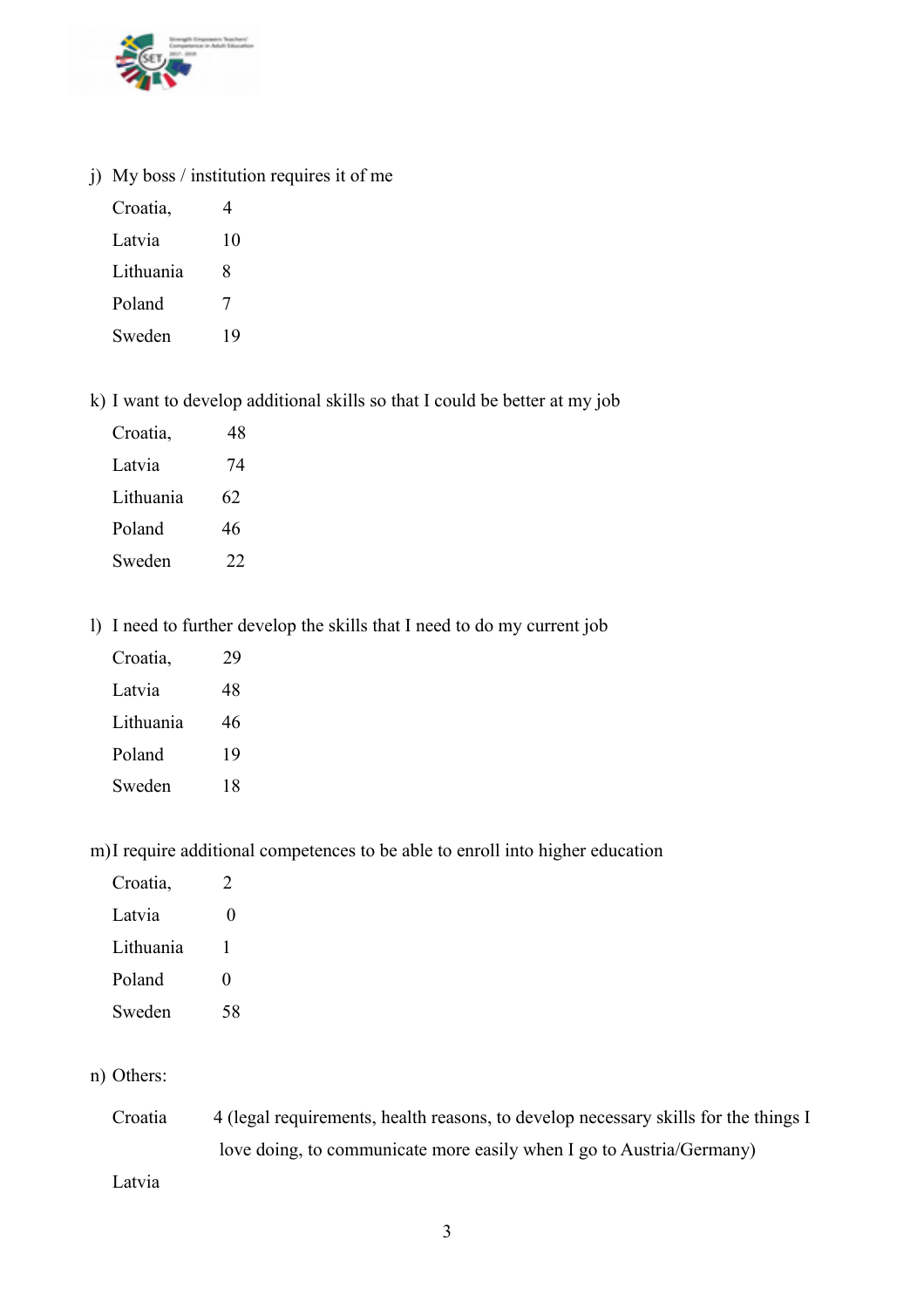

Lithuania I want learn foreign languages because I would like to visit other countries. Poland 0 Sweden 10; personal reasons (for example: sickness, death of relative, pregnancy); loss of funding

2. Please rate your level of motivation for participating in an adult education programme on a scale from 1 to 6 (1 = almost no motivation, 6 = a high level of motivation).

|           |          |   |    |    |    | $\mathbf o$ |
|-----------|----------|---|----|----|----|-------------|
| Croatia   | v        | U |    | 16 | 4  | 47          |
| Latvia    | v        |   |    | 13 | 4  | 44          |
| Lithuania | $\theta$ | v |    | 15 | 39 | 45          |
| Poland    |          |   |    | 26 | 39 | 24          |
| Sweden    | v        |   | 10 | 31 | 49 | 49          |

3. What would be your top THREE reasons for leaving an adult education programme? Please choose only three responses.

a) Poor quality of teaching

| Croatia           | 64 |
|-------------------|----|
| Latvia            | 71 |
| Lithuania         | 60 |
| Poland            | 62 |
| Sweden            | 43 |
| b) Rigid schedule |    |
| Croatia           | 41 |
| Latvia            | 14 |
| Lithuania         | 14 |
| Poland            | 28 |
|                   |    |

c) Lack of interaction between learners and teachers

| Croatia   | 26 |
|-----------|----|
| Latvia    | 25 |
| Lithuania |    |

Sweden 42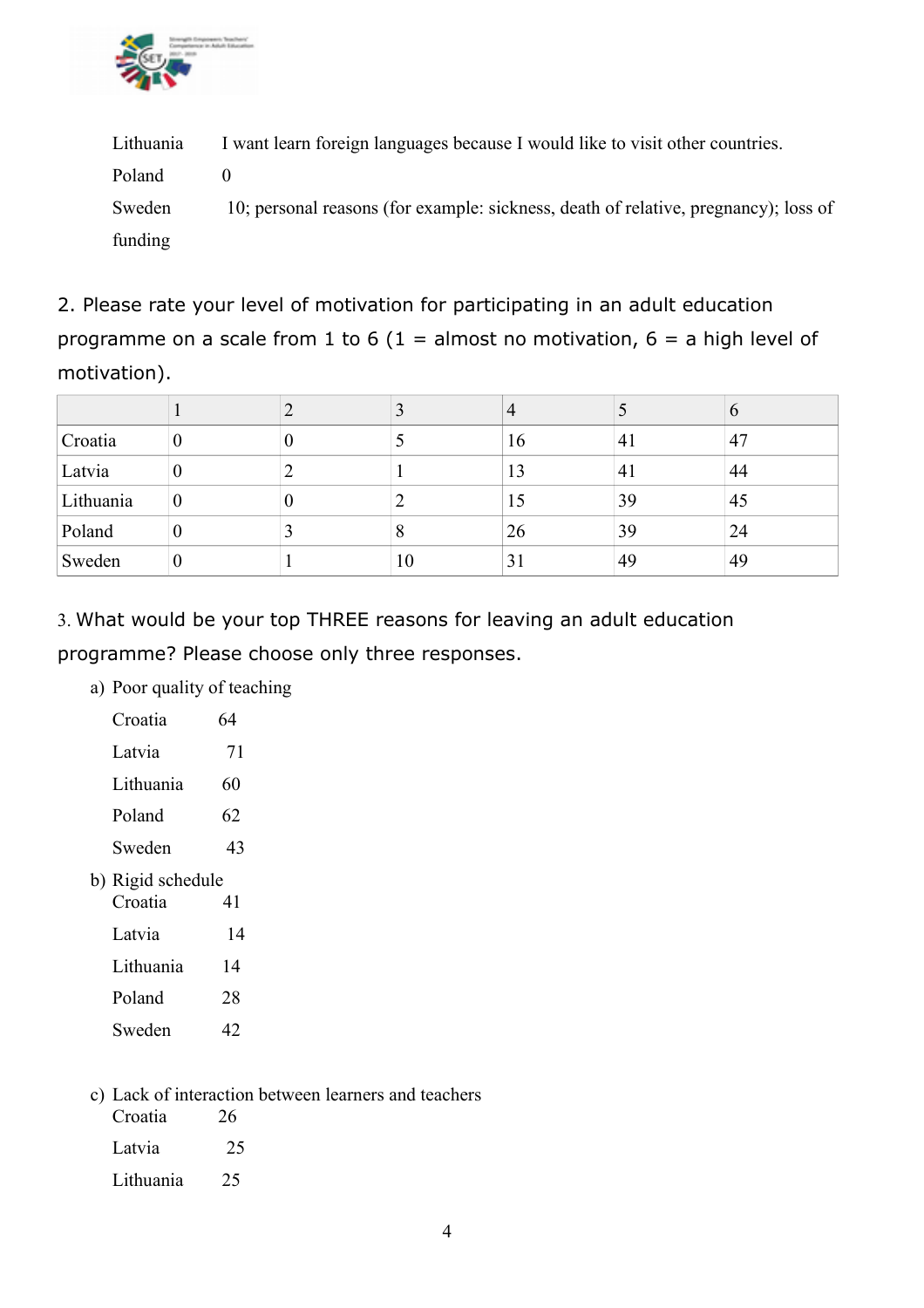

Poland 29 Sweden 49

d) Lack of interaction between learners

| Croatia   |    |
|-----------|----|
| Latvia    | 3  |
| Lithuania | 4  |
| Poland    | 11 |
| Sweden    | 8  |

e) Lack of time to regularly attend classes and do the necessary coursework

| Croatia   | 66 |
|-----------|----|
| Latvia    | 49 |
| Lithuania | 55 |
| Poland    | 48 |
| Sweden    | 78 |

# f) Lack of institutional support

| Croatia   |    |
|-----------|----|
| Latvia    | 25 |
| Lithuania | 10 |
| Poland    | 28 |
| Sweden    | 21 |

# g) Lack of adequate learning materials

| Croatia   | 17 |
|-----------|----|
| Latvia    | 12 |
| Lithuania | 28 |
| Poland    | 19 |
| Sweden    | 17 |

h) Lack of courses adapted to my individual needs

| Croatia   | 18 |
|-----------|----|
| Latvia    | 28 |
| Lithuania | 32 |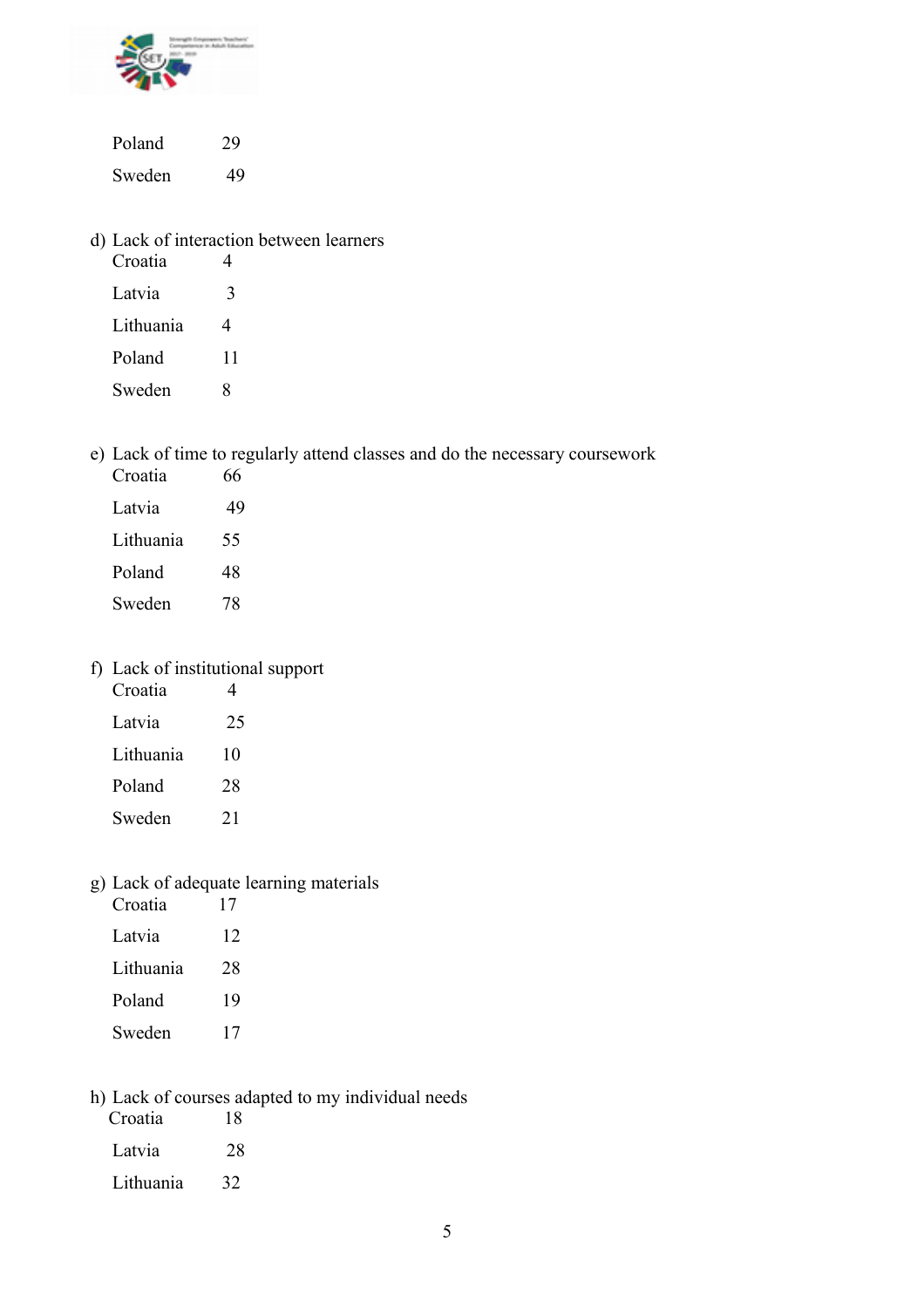

Poland 23 Sweden 34

i) Possibility of developing new competences and skills at my workplace

| Croatia   |    |
|-----------|----|
| Latvia    | 7  |
| Lithuania | 10 |
| Poland    | 10 |
| Sweden    | 12 |

j) Long commuting distance

| Croatia   | 29 |
|-----------|----|
| Latvia    | 20 |
| Lithuania | 28 |
| Poland    | 21 |
| Sweden    | 27 |

k) Inadequate facilities and poor physical conditions of adult education institutions

| Croatia   | 13 |
|-----------|----|
| Latvia    | 19 |
| Lithuania | 5  |
| Poland    | 18 |
| Sweden    | 14 |

### l) Others:

Croatia 4 (lack of practical knowledge, if the course is too long, lack of ambition, the financial aspect)

Latvia 0

Lithuania For personal reason- health problems, pregnancy. When I will gain my aims. I have no reasons to leave the program.

Poland 0

Sweden 14; job related reasons (want to get different job, competence for future job); needs additional courses to be able to work with the diploma from my home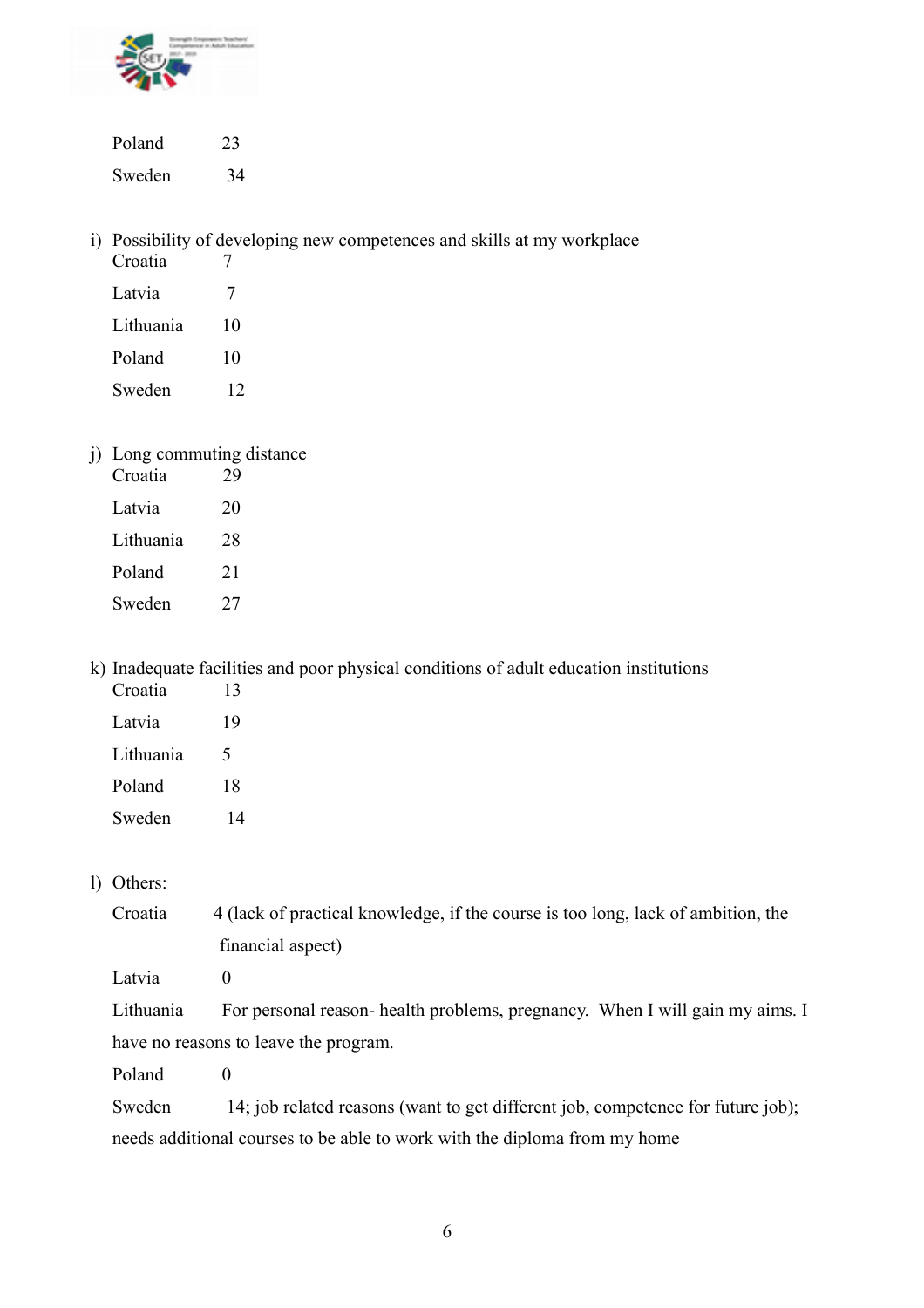

4. Please explain the reasons for your choices in the previous question

#### **Croatia**

### **The most frequent answers:**

- $\bullet$  long commuting distance  $(8)$
- lack of time to attend courses due to work and personal obligations (20)
- poor teaching quality  $(18)$ inflexible schedule and teachers (12)

### **Interesting answers:**

- traveling, support, adaptation, or physical environment are no problem. It is a problem if the teacher would be bad, or if the interaction within a group would be stiff, uninteresting, and not offer any social opportunities
- due to insufficient dedication to learning something more, I would leave the programme
- classes are held every week and my boss does not have any respect for me nor he understands that I need the morning shift every week to be able to attend classes; taking the train, going to work, then studying and writing homework is very demanding
- bad teaching quality, especially if I realise that I have more knowledge than the teacher; my employer can't or doesn't want to arrange my shifts so that I am able to attend classes
- bad quality results in incompetence on the labour market
- in case of poor teaching quality there is no sense in going to classes, while in the case of an inflexible schedule, one cannot attend classes anyway
- in order to be able to offer verified programmes, adult education institutions often need to satisfy the form and offer theoretical content similar to those learned at the university, which unfortunately means little to nothing in practice
- in case I weren't satisfied with the quality of teaching, I would give up before the end of the programme, whereas in case I didn't have enough time to attend classes regularly and if the institution were far, I would try to find a way to finish my education
- I believe that course materials (books etc.) should be included in the price of the course and that the institution should provide them to the learners
- I also believe that the relationship with the teacher is extremely important because if it is positive and good, I am more eager to attend classes and I don't feel ashamed to ask questions; furthermore, I appreciate an individualised approach – if the teacher ignored me, I would probably give up
- bad teaching quality may cause loss of motivation, a flexible schedule enables better organisation of professional and private life, time is important for me and I find long commuting to an education programme to be a waste of time, I would turn to e-learning

### **Latvia**

### **The most frequent answers:**

 Training must be highly qualitative (including content, training methods, good mutual relationships, practical use for professional duties). Time is very precious so I want to spend it effectively and with aim. I would like to attend only courses that are of high quality and useful for todays and individual requirements. If there is a low quality of training then time is simply wasted and nothing is obtained. The main purpose of additional training is to acquire new knowledge or to supplement existing ones; therefore the quality of teaching has the greatest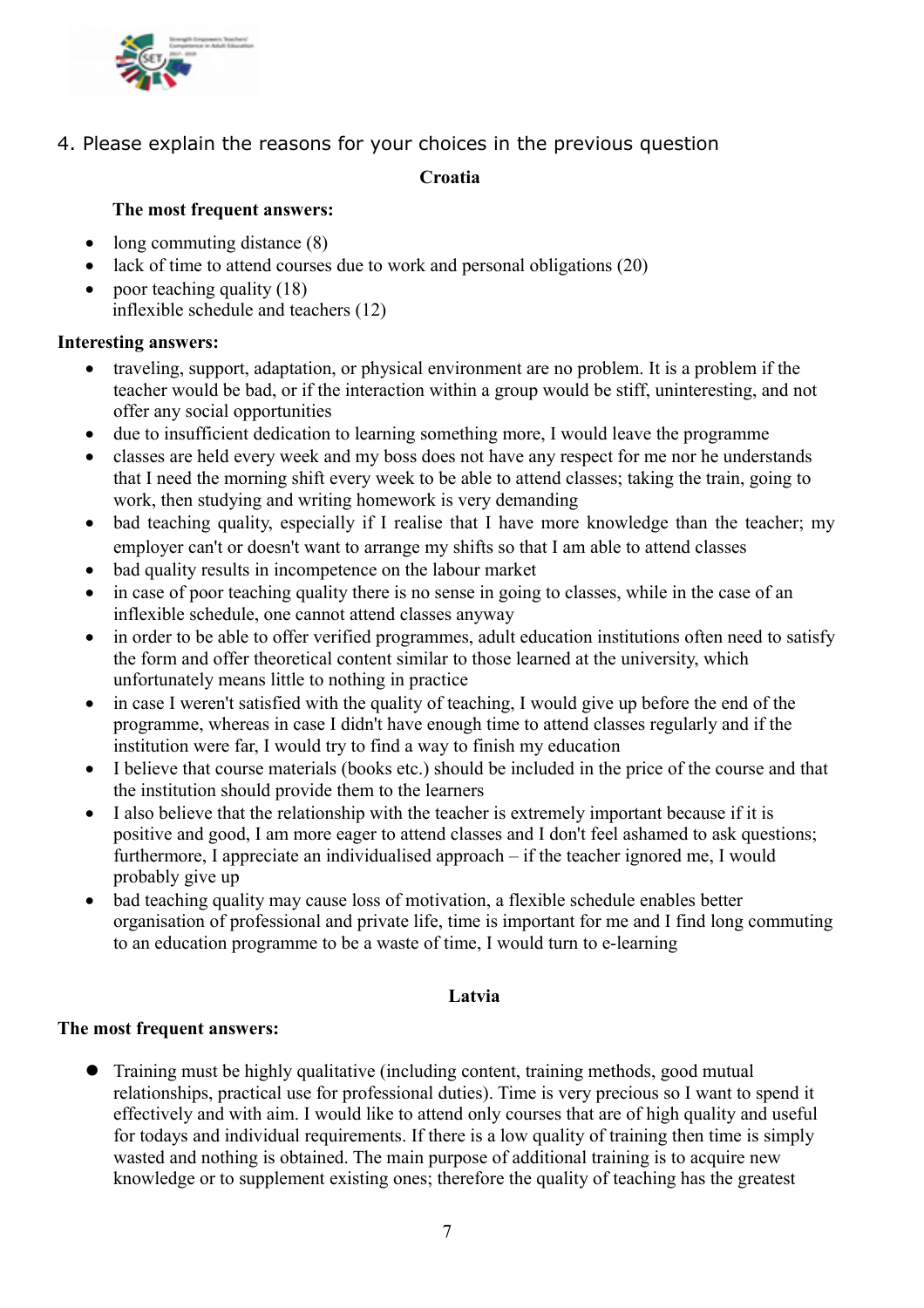

impact on my choice of learning a particular course.

- Training material should be well prepared.
- Rooms and their conditions need to be applied so that they are warm and there is a place that will ensure the comfort of the learning process. An inappropriate premise has impact on choosing training courses/institution.
- Tight schedule at work. Suddenly there is a lack of time and cannot physically visit on a regular basis.

### **The most interesting answers:**

- There must be mutual interaction between learners and trainer.
- Training must be practical.
- Attending the courses I need to improve my knowledge of my direct job duties. If they do not meet my requirements and needs, then I do not visit them.
- If there were no employer support, there would probably be no time to attend courses.
- The time and financial disadvantages would be delays.
- After working hours, I want to relax.
- Study visits outside of working hours are not possible due to family circumstances.
- The employer is not interested in educating the employee.
- Training takes place in groups, so 100% compliance with individual needs is not possible.
- Training institutions are not close to my home city.

### **Lithuania**

### **The most frequent answers:**

- poor quality of training  $(5)$
- $\bullet$  lack of time (2)
- long distance to the educational institution, it is difficult to combine the work and learning at the same time (2).

### **Interesting answers:**

- the program has to be quality and interesting. The most important teacher's knowledge, competence.
- the chosen program should be meet my expectations, the teacher must provide a competent teaching, a good microclimate during the training is very important.
- the program is often lacking in deeper studies because the time spent for learning is too short, the content is superficial, based on "factology", recurrent, poorly based on the latest scientific research, the lack of practical activities. Educational goals of organizations reproduce the current situation, do not pay attention to the needs of the future society, goals
- I am busy with intense mental and organizational work, often wanting to relax.
- if the material is too complicated, if too much homework, the teacher's inability to interpret the teaching material
- suitable environment, communication and interesting material are very important for learning.
- if the workshop is useful, household inconveniences, even the attitude of managers or others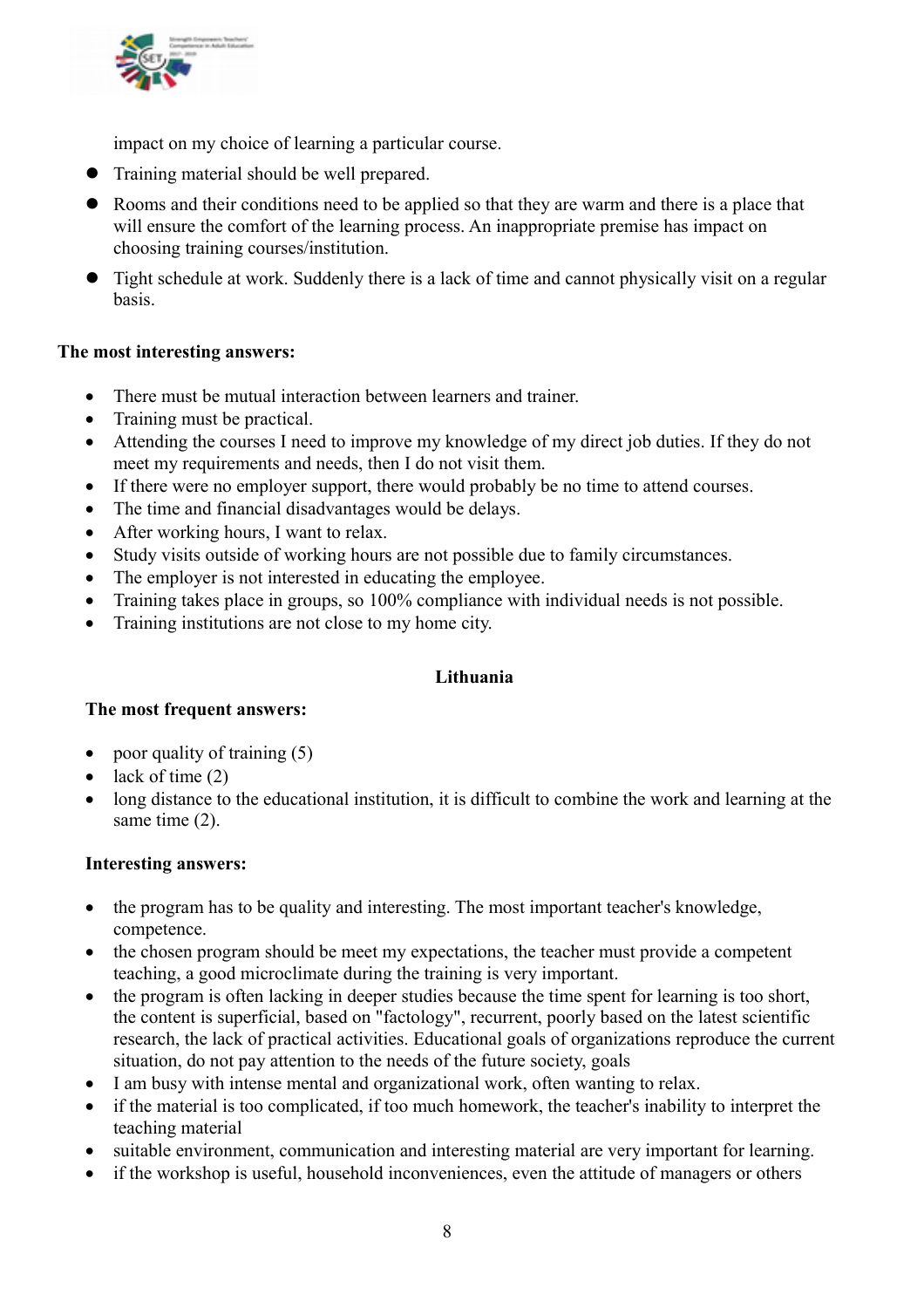

towards a learner is not very important

- in order to successfully study a person in work, a very strong motivation and a visible result are required. If it is low, the goal is not at all, or it's only partially achieved.
- if the program is not meet my expectations, the atmosphere in the classroom has to be positive; if I think that teachers have lack of expertise and / or the ability to create positive relationships based on respect and cooperation, if the teaching material and content is too heavy and I have no support, I would refuse the program.
- a strict timetable imposes heavy obligations on the frame.
- if a course time would be in conflict with my work schedule, it could not complete the course.
- the lecturer's attitude to the learners is important to me.
- I want to know the innovations, and at the same time enjoy the pleasure of peer communication and cooperation.
- homework is an inappropriate form of adult education because there is no time.

### **Poland**

### **The most frequent answers:**

- $\bullet$  time is important for me
	- travel, length of classes,
	- effective work during classes,
	- time devoted to preparing for classes,
	- bringing together work and studies,
- quality (is important, low disqualifies training, does not help in improvement),

### **The most interesting answers:**

- I participate willingly in trainings conducted by proven institutions. I don't want to waste time for low quality trainings, and if I have to attend, it is passive participation. Some courses are too expensive for me, and employers do not finance individual training.
- Knowledge and experience of the lecturer is the most important for me. I have met weak lecturers quite often.
- The lack of the possibility of interacting with the teacher definitely hinders the teaching process:
- I think that a lecturer who is impolite to listeners, treats them as students , would make me give up training,
- I think everybody (teachers, lecturers) should be polite.

### **Sweden**

### **Most frequent answers:**

- Lack of time (in general) (16)
- Lack of time due to job  $(16)$
- $\bullet$  Inconvenient time table; e.g. clashing courses, long breaks between lessons (13)
- Time table clashes with working hours (7)

### **Most interesting answers:**

Some students mention the challenges of studying for adults (2), e.g.: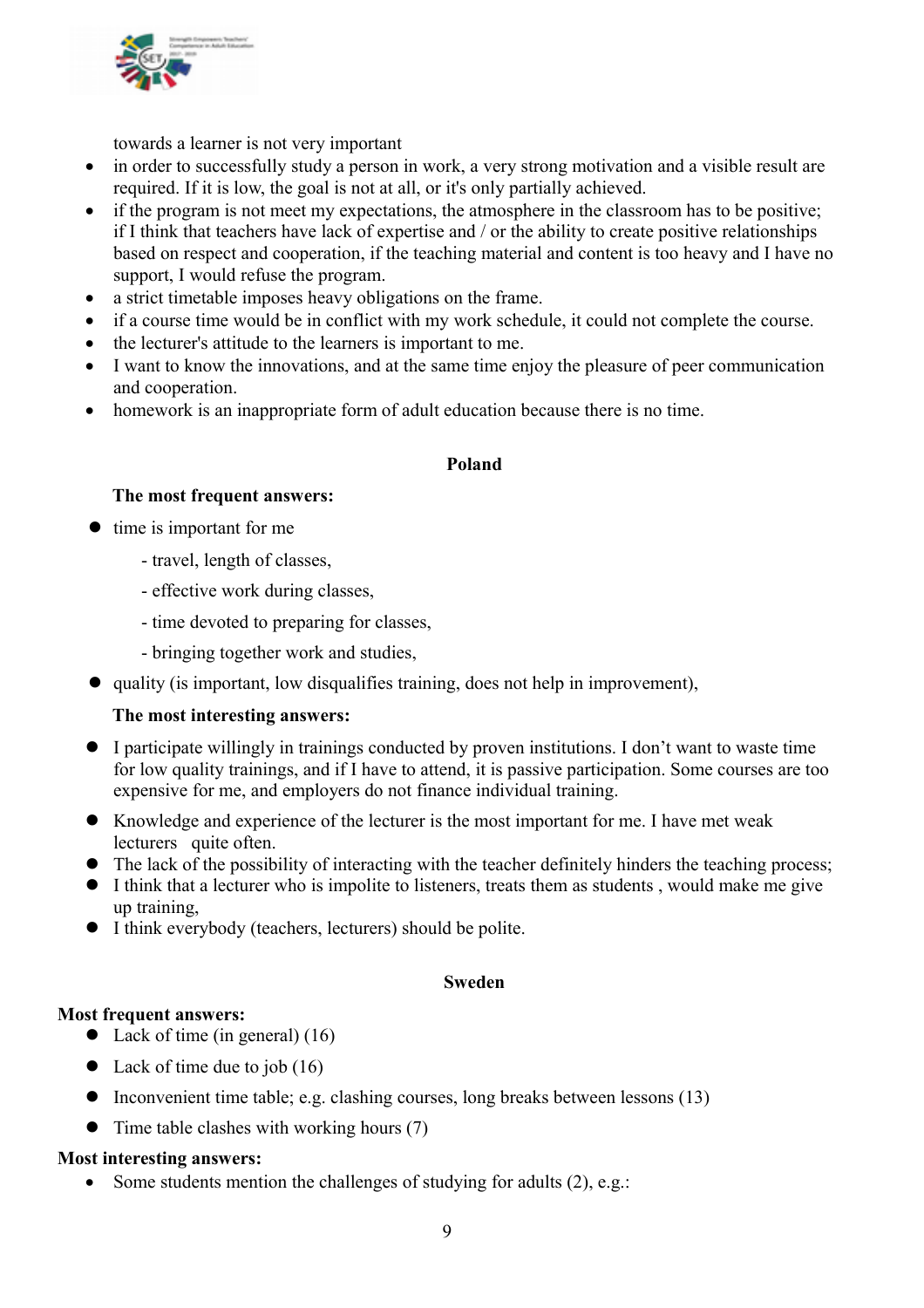

- adults are not used to study therefore it is sometimes hard for them
- some adult students had difficulties in school when they were younger
- poor quality of teaching (9)

Comment: Some students mention poor facilities (7) and that the technical equipment and books are not up to date (2) as possible reasons for quitting; to us it seems like they are rather complaining about the present situation at the school than explaining possible reasons for quitting their education

5. Please state your level of agreement with the following statements on a scale from 1 to 6 (1 = completely disagree,  $6$  = completely agree) or, if you are not sure, choose 0. Adult education institutions should \*

|           |                  |   |    | $\overline{4}$ |    | v  | v  |
|-----------|------------------|---|----|----------------|----|----|----|
| Croatia   | $\overline{0}$   |   | O  | 12             | 21 | 61 |    |
| Latvia    |                  | U |    | 10             | 29 | 55 |    |
| Lithuania | $\boldsymbol{0}$ | O |    | 8              | 23 | 60 |    |
| Poland    | $\overline{0}$   | 4 | 10 | 4              | 17 | 62 |    |
| Sweden    | ∠                |   | b  | 23             | 23 | 74 | 10 |

a) offer courses in line with the needs of the labour market

b) offer courses that are closely related to learners' life and work goals

|           |   |   |    | 4  | J  | O  | V  |
|-----------|---|---|----|----|----|----|----|
| Croatia   |   |   |    | 21 | 30 | 47 |    |
| Latvia    |   |   |    | 18 | 25 | 47 |    |
| Lithuania | 0 |   |    | 8  | 23 | 59 | q  |
| Poland    |   | O | 10 | 12 | 30 | 33 | 8  |
| Sweden    | v |   | 11 | 26 | 34 | 53 | 12 |

c) allow learners to pace their studies to fit their life and work schedules

|           |   | ∽  |    | 4  |    | $\mathfrak{b}$ | V |
|-----------|---|----|----|----|----|----------------|---|
| Croatia   | U |    |    | 13 | 26 | 60             |   |
| Latvia    | 0 |    | 15 | 16 | 25 | 39             |   |
| Lithuania |   | O  |    |    | 31 | 59             | C |
| Poland    |   |    |    | 10 | 23 | 56             | 4 |
| Sweden    | 4 | 10 | 16 | 33 | 29 | 44             |   |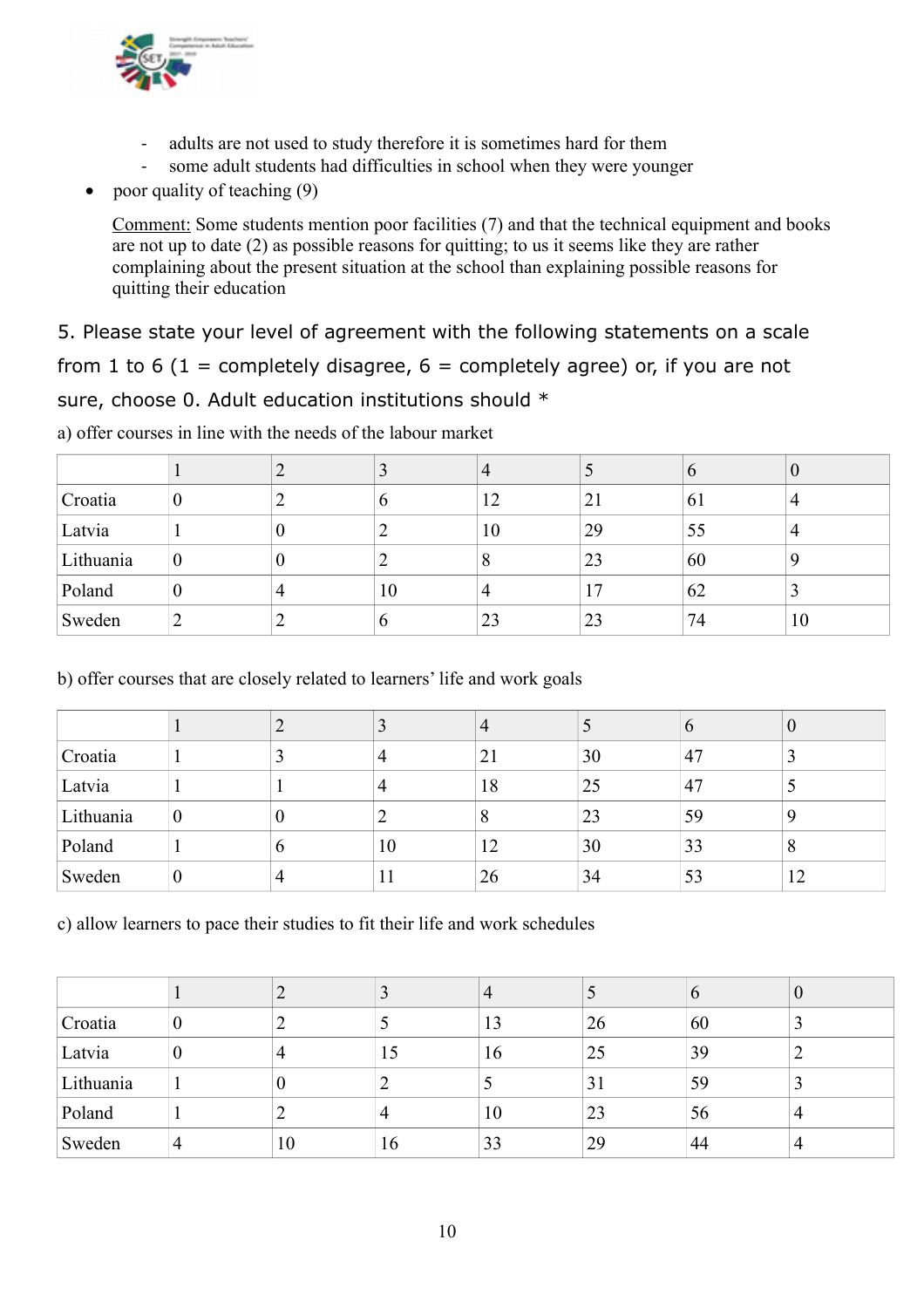

|           |                |   |   | $\overline{4}$ |    | O  | U  |
|-----------|----------------|---|---|----------------|----|----|----|
| Croatia   | 0              |   |   |                | 21 | 74 |    |
| Latvia    |                | υ |   | 10             | 25 | 58 | ر  |
| Lithuania | $\overline{0}$ |   |   | 18             | 24 | 40 | 11 |
| Poland    | $\theta$       |   | 4 | 10             | 23 | 58 |    |
| Sweden    | 4              |   |   | 22             | 29 |    | O  |

### d) provide adequate and timely information about course requirements

e) provide adequate and timely information about sources of available financial assistance

|           |                  |   |    | $\overline{4}$ |    | $\sigma$ | $\bf{0}$ |
|-----------|------------------|---|----|----------------|----|----------|----------|
| Croatia   | $\boldsymbol{0}$ |   |    | 10             | 16 | 64       | 8        |
| Latvia    | $\overline{0}$   |   |    | 15             | 17 | 51       | 8        |
| Lithuania | $\boldsymbol{0}$ | U |    | Q              | 18 | 64       | 8        |
| Poland    | $\overline{0}$   |   |    | Q              | 22 | 55       | 8        |
| Sweden    | $\overline{4}$   |   | 14 | 24             | 28 | 58       |          |

f) have clear learning outcomes and ways of assessing their achievement

|           |                  |   |    | $\overline{4}$ |    | O  | v  |
|-----------|------------------|---|----|----------------|----|----|----|
| Croatia   |                  |   |    | 12             | 23 | 64 |    |
| Latvia    |                  |   |    | 12             | 23 | 53 |    |
| Lithuania | $\boldsymbol{0}$ | O |    | 15             | 24 | 44 | 11 |
| Poland    |                  |   | 10 | $\mathfrak b$  | 17 | 56 | O  |
| Sweden    |                  |   |    | 22             | 33 | 68 |    |

# 6. Teachers in adult education should

a) provide timely feedback about learners' progress

|           |                |   |    | $\overline{4}$ |    | $\sigma$ | v |
|-----------|----------------|---|----|----------------|----|----------|---|
| Croatia   |                |   |    | 16             | 16 | 63       |   |
| Latvia    |                |   |    |                | 43 | 34       |   |
| Lithuania | $\overline{0}$ |   | 10 | 19             | 21 | 40       |   |
| Poland    |                |   | 8  | 16             | 28 | 43       | U |
| Sweden    | ∼              | 0 |    | 19             | 35 | 72       |   |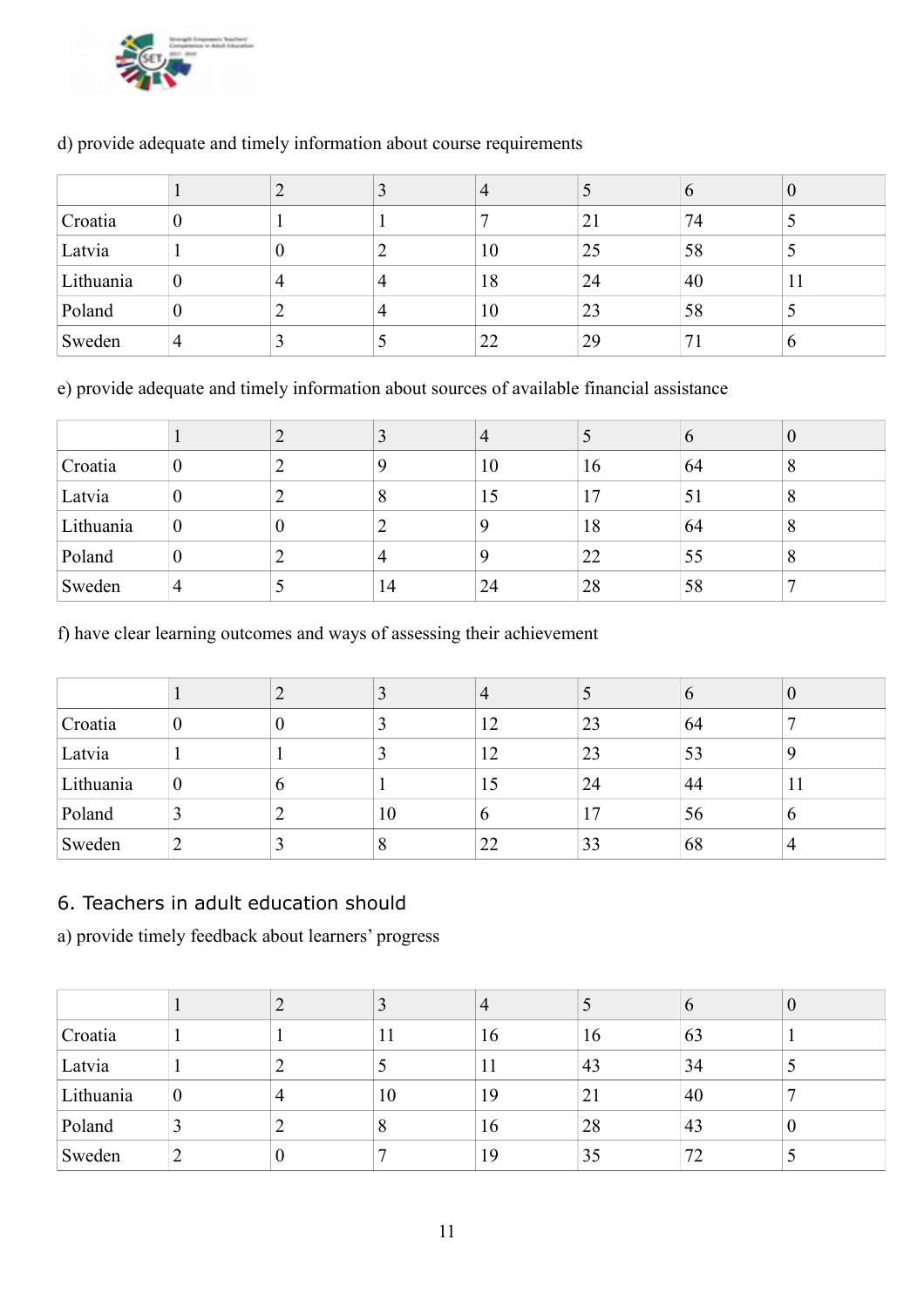

# b) encourage learners to participate in class

|           |                  |                  |    | 4  |    | $\Omega$ | O        |
|-----------|------------------|------------------|----|----|----|----------|----------|
| Croatia   | $\theta$         |                  |    | 10 | 19 | 69       |          |
| Latvia    |                  |                  |    | 16 | 40 | 39       |          |
| Lithuania | $\boldsymbol{0}$ |                  |    | 13 | 20 | 60       |          |
| Poland    | ∠                | $\boldsymbol{0}$ | 14 | 15 | 34 | 35       | $\theta$ |
| Sweden    | ∠                | 8                |    | 22 | 36 | 53       | 8        |

# c) show learners how to learn

|           |   |   |    | 4  |                | $\Omega$ | U                |
|-----------|---|---|----|----|----------------|----------|------------------|
| Croatia   |   |   |    | 19 | 21             | 56       |                  |
| Latvia    |   | 4 | 14 | 18 | 26             | 24       | $\mathfrak b$    |
| Lithuania | U |   |    |    | 22             | 60       | ◠                |
| Poland    |   |   | 11 | 15 | 2 <sub>o</sub> | 40       | $\boldsymbol{0}$ |
| Sweden    |   |   | 23 | 31 | 24             | 51       | $\mathfrak b$    |

# d) explain things to help learners understand

|           |          |   | 4  |    | O  |   |
|-----------|----------|---|----|----|----|---|
| Croatia   |          | 0 |    | 15 | 85 |   |
| Latvia    |          |   | 8  | 23 | 60 |   |
| Lithuania | $\theta$ |   | 4  | 13 | 79 |   |
| Poland    |          |   | 8  | 42 | 42 | v |
| Sweden    |          |   | 13 | 19 | 96 |   |

# e) care about their learners as individuals

|           |                |   |    | 4  |    | $\mathfrak{b}$ | v           |
|-----------|----------------|---|----|----|----|----------------|-------------|
| Croatia   |                | O | 14 | 17 | 30 | 38             |             |
| Latvia    |                | 8 | 15 | 21 | 27 | 20             |             |
| Lithuania | ∠              |   |    | 25 | 24 | 35             | $\mathbf 0$ |
| Poland    | $\overline{0}$ | 0 |    | 22 | 32 | 39             | v           |
| Sweden    |                |   | 10 | 28 | 36 | 50             | O           |

# f) provide learners with necessary learning materials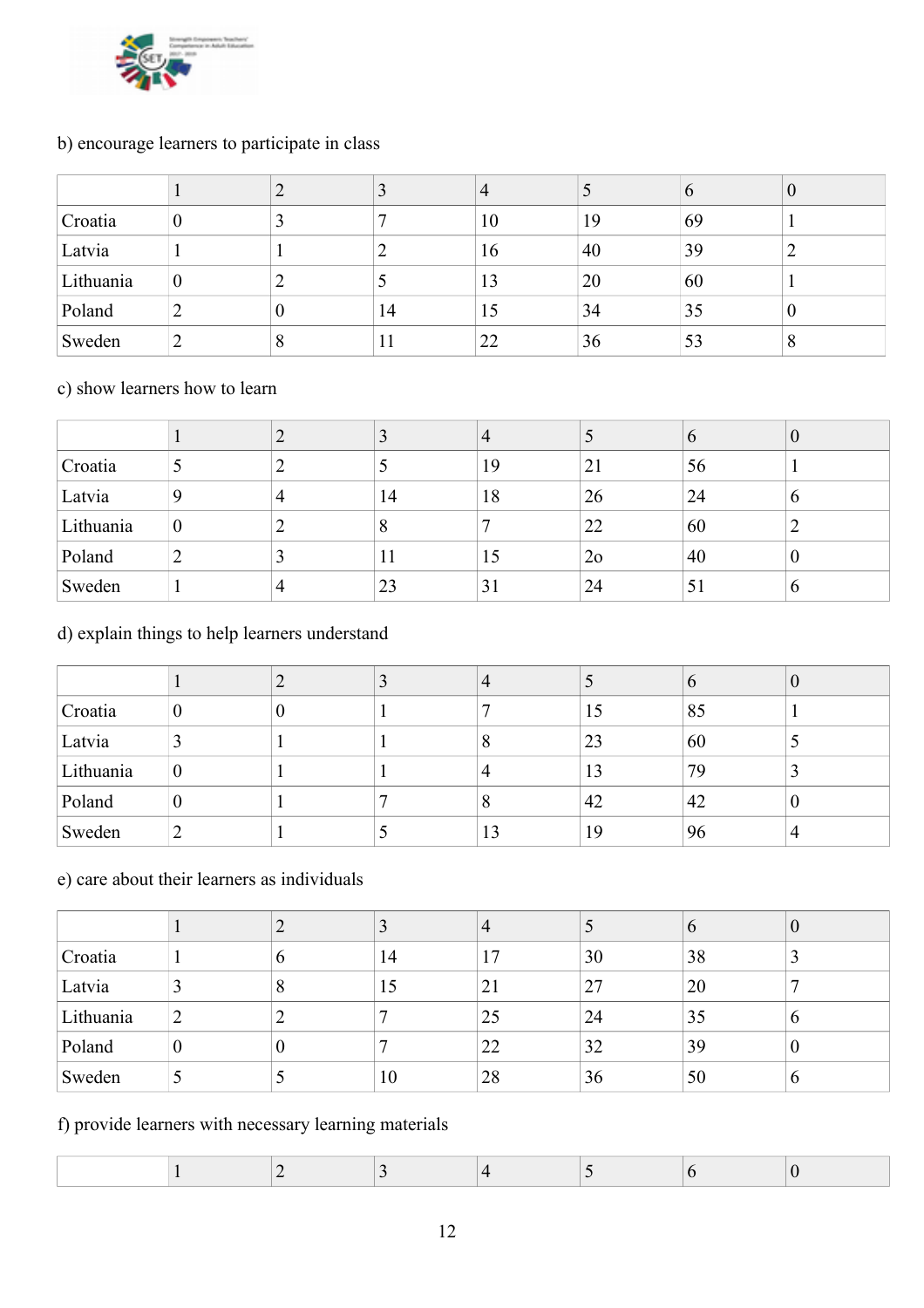

| Croatia   | O |    | 8  | $\angle 1$ | 72  |         |
|-----------|---|----|----|------------|-----|---------|
| Latvia    |   |    |    | 30         | 56  | O       |
| Lithuania |   |    | ∸  | 20         | כ ו |         |
| Poland    |   |    | 10 | 36         | 38  | O       |
| Sweden    |   | 18 | 30 | 27         | 42  | $\perp$ |

### g) continuously assess learners' progress

|           |                |   |     | 4  |    | $\mathbf{O}$ | V                |
|-----------|----------------|---|-----|----|----|--------------|------------------|
| Croatia   | $\overline{0}$ | 4 | 12  | 21 | 26 | 45           |                  |
| Latvia    |                | 8 | 16  | 27 | 23 | 19           |                  |
| Lithuania |                | 4 |     | 22 | 25 | 34           | J                |
| Poland    |                |   | 10  | 22 | 28 | 32           | $\boldsymbol{0}$ |
| Sweden    | ∼              |   | 1 I | 24 | 46 | 48           | 8                |

# h) use a variety of teaching strategies and techniques

|           |                  |   | 4  |    | $\mathbf 0$ |    |
|-----------|------------------|---|----|----|-------------|----|
| Croatia   | $\overline{0}$   | U | 10 | 26 | 65          |    |
| Latvia    |                  |   | Q  | 27 | 53          | 4  |
| Lithuania | $\boldsymbol{0}$ |   | 12 | 18 | 64          | 4  |
| Poland    | $\sim$           |   | 15 | 34 | 40          | v  |
| Sweden    | $\boldsymbol{0}$ |   | 24 | 36 | 55          | 10 |

# i) encourage interaction among learners

|           |          |   |    | 4   |    | $\mathfrak{v}$ | v |
|-----------|----------|---|----|-----|----|----------------|---|
| Croatia   | $\theta$ |   | 13 | 20  | 25 | 48             |   |
| Latvia    |          |   |    | 32  | 22 | 25             |   |
| Lithuania |          |   |    | l 7 | 29 | 42             |   |
| Poland    |          | U | 14 |     | 33 | 33             | O |
| Sweden    |          |   | -7 | 30  | 33 | 46             |   |

# j) allow learners to express their honest opinion in class

| Croatia |  |    | 20 | 03   |  |
|---------|--|----|----|------|--|
| Latvia  |  | 10 | 28 | $+1$ |  |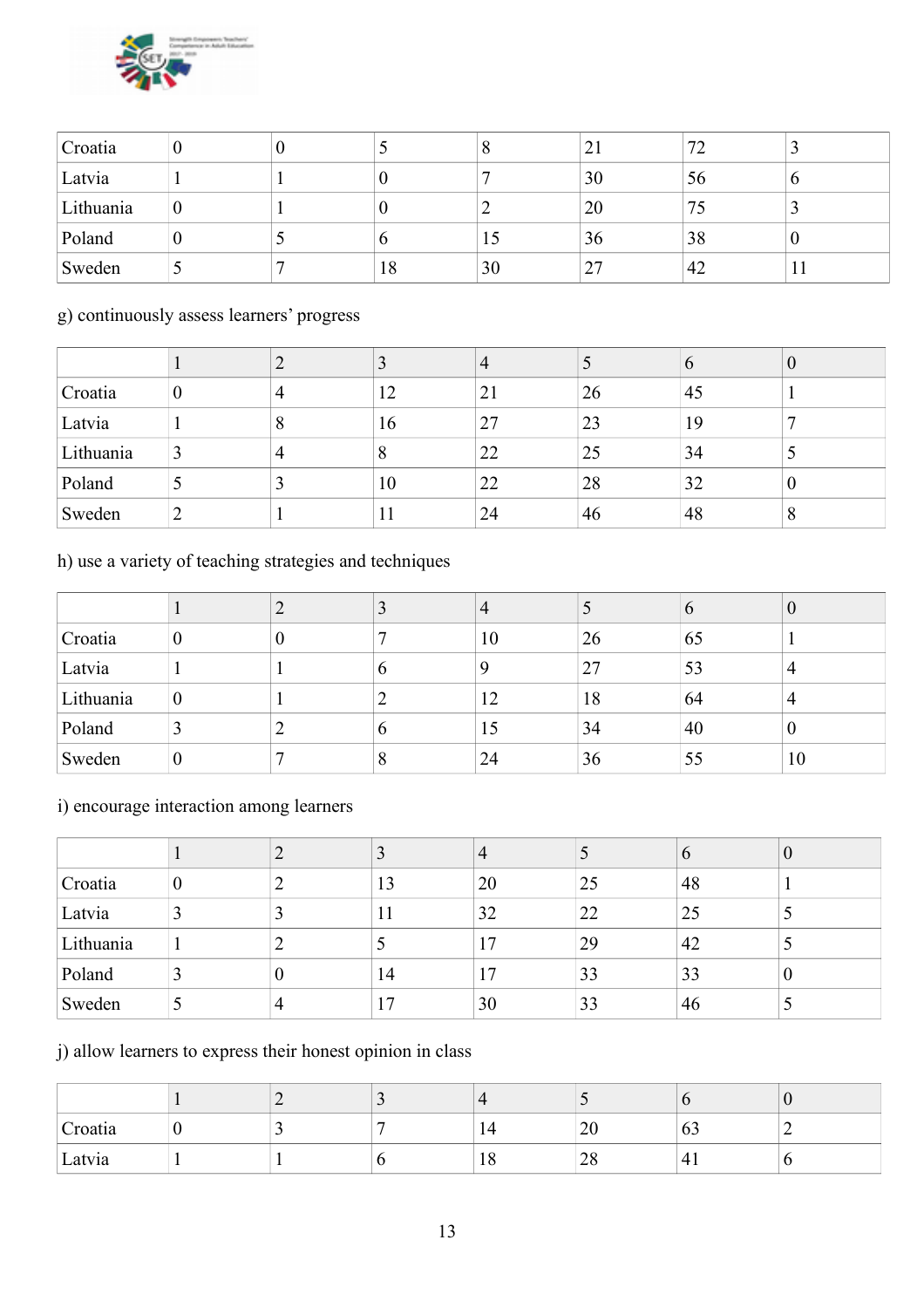

| Lithuania | ν | -  |           | . .      | $\sim$<br>∠∠     | 59                              | - |
|-----------|---|----|-----------|----------|------------------|---------------------------------|---|
| Poland    |   | л. | $10^{-1}$ | ⊥ ~      | 34               | റ വ<br>20                       | v |
| Sweden    | ∽ |    |           | <b>.</b> | $\bigcap$<br>ے ر | $\overline{\phantom{a}}$<br>ر ، |   |

k) always have a smile on their face

|           |                  |    |    | $\overline{4}$ |    | $\sigma$ | ν  |
|-----------|------------------|----|----|----------------|----|----------|----|
| Croatia   |                  |    | 16 | 26             | 17 | 29       |    |
| Latvia    | 16               | 10 | 19 | 29             | 13 |          |    |
| Lithuania | $\boldsymbol{0}$ |    | O  | 21             | 30 | 34       | ر  |
| Poland    | ∠                |    | 17 | 28             | 30 | 18       | v  |
| Sweden    | 8                |    | 14 | 21             | 30 | 53       | 10 |

l) find out more about their learners' private and professional lives

|           |    |    |    | 4  | J  | $\mathbf{O}$ | v        |
|-----------|----|----|----|----|----|--------------|----------|
| Croatia   | 19 | 23 | 22 | 23 | 13 |              | ∍<br>∠   |
| Latvia    | 26 | 26 | 24 | 15 | 3  |              | 4        |
| Lithuania | 19 | 14 | 13 | 19 | 19 | 10           | −        |
| Poland    | 25 | 20 | 10 | 13 | 20 | 12           | $\theta$ |
| Sweden    | 19 | 17 | 22 | 32 | 18 | 15           | 17       |

# m) guide learners' career and life goals

|           |    |    |    | $\overline{4}$ |                | $\mathbf b$ | $\boldsymbol{0}$ |
|-----------|----|----|----|----------------|----------------|-------------|------------------|
| Croatia   | 10 | 21 | 21 | 28             | 15             | 12          | ာ                |
| Latvia    | 27 | 17 | 22 | 19             | $\overline{4}$ |             | 10               |
| Lithuania | 11 | 11 | 13 | 18             | 26             | 16          | $\mathbf b$      |
| Poland    |    |    | 16 | 21             | 34             | 21          | $\boldsymbol{0}$ |
| Sweden    | 12 | 12 | 13 | 35             | 30             | 32          | b                |

n) have perfect knowledge of the subject matter they teach

|           |                  |   | 4  |                   |    |  |
|-----------|------------------|---|----|-------------------|----|--|
| Croatia   |                  |   |    | 23                | 66 |  |
| Latvia    |                  | U | 4  | 28                | 61 |  |
| Lithuania | $\boldsymbol{0}$ |   |    | $\mathbf{\Omega}$ | 86 |  |
| Poland    | U                | U | 10 | 37                | 48 |  |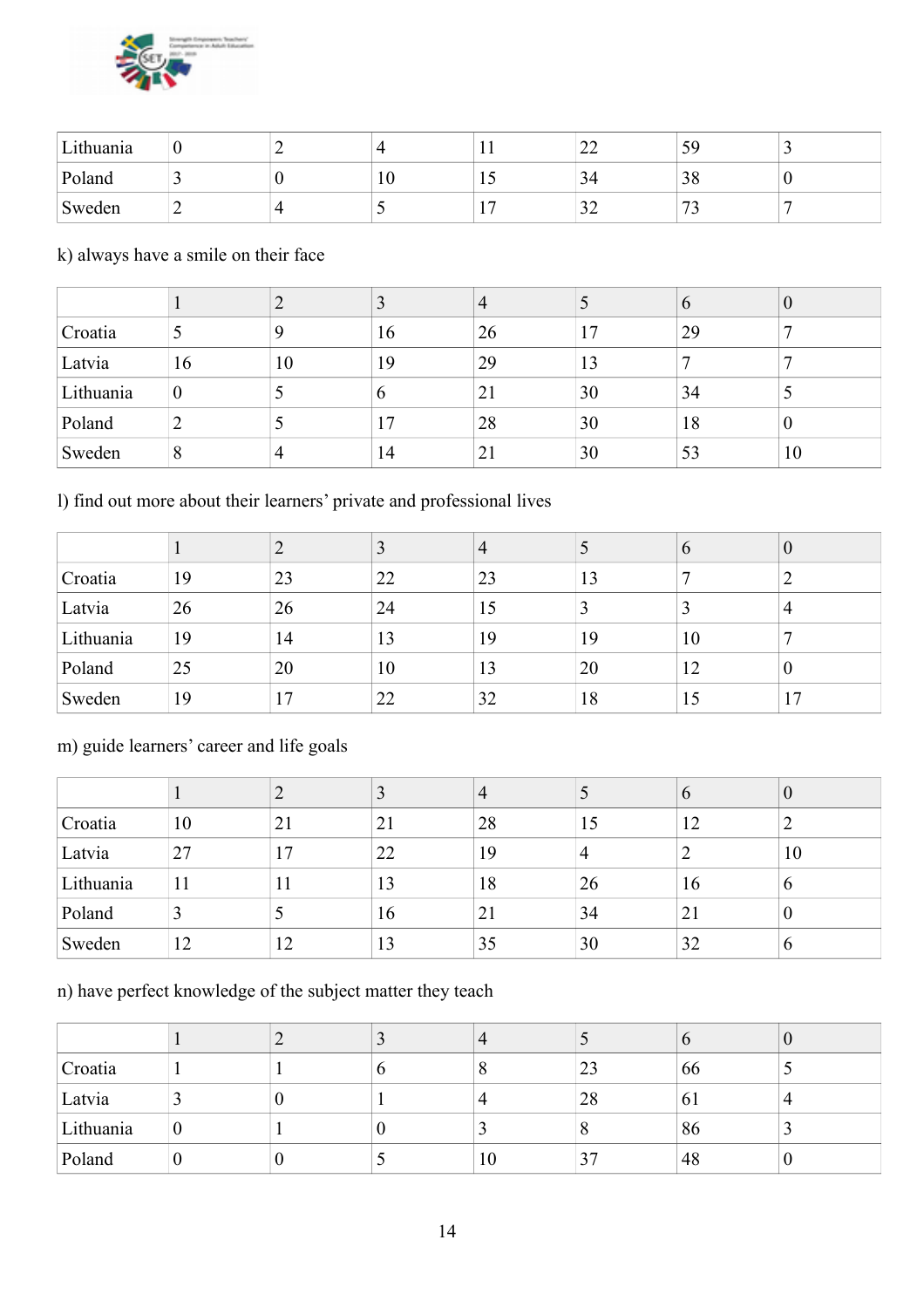

| яен<br>$\lambda$ |  |  |  |  |
|------------------|--|--|--|--|

o) create a relaxed and friendly learning atmosphere

|           |          |  | 4  |    | $\Omega$ | v        |
|-----------|----------|--|----|----|----------|----------|
| Croatia   | O        |  | Q  | 18 | 76       | Ĵ        |
| Latvia    |          |  | 17 | 35 | 32       |          |
| Lithuania | $\theta$ |  |    | 19 | 74       |          |
| Poland    | $\theta$ |  | 19 | 29 | 46       | $\theta$ |
| Sweden    |          |  | 18 | 41 | 66       | O        |

p) adapt their teaching methods to learners' individual needs

|           |                  |    |                 | 4  |    | O  | $\bf{0}$         |
|-----------|------------------|----|-----------------|----|----|----|------------------|
| Croatia   |                  |    | $\overline{17}$ | 20 | 36 | 28 |                  |
| Latvia    |                  | O  | 13              | 19 | 36 | 22 | 4                |
| Lithuania | $\boldsymbol{0}$ |    |                 | 18 | 31 | 43 |                  |
| Poland    | $\theta$         |    |                 | 19 | 31 | 43 | $\boldsymbol{0}$ |
| Sweden    |                  | 10 | $\overline{17}$ | 33 | 29 | 43 |                  |

r) acknowledge learners' cultural, social and religious background

|           |    |    | 4  |    | $\mathbf b$ | $\theta$ |
|-----------|----|----|----|----|-------------|----------|
| Croatia   | Q  |    | 24 | 17 | 36          | ┑        |
| Latvia    | 11 | 15 | 28 | 19 | 13          | O        |
| Lithuania | 4  |    | 20 | 21 | 42          |          |
| Poland    |    |    | 12 | 35 | 40          | 0        |
| Sweden    |    | 10 | 19 | 24 | 65          | 10       |

s) acknowledge learners' previous knowledge and learning experiences

|           |                |         |   | $\overline{4}$ |    | $\Omega$                 | ν |
|-----------|----------------|---------|---|----------------|----|--------------------------|---|
| Croatia   | ∼              |         |   | 14             | 33 | 44                       |   |
| Latvia    |                | $\circ$ |   | 26             | 32 | 22                       | ر |
| Lithuania |                |         | O | 11             | 31 | 44                       |   |
| Poland    | $\overline{0}$ |         |   | 13             | 33 | 44                       | U |
| Sweden    |                |         |   | 25             | 40 | $\overline{\mathcal{L}}$ | O |

t) try their best to empower their learners to succeed with their studies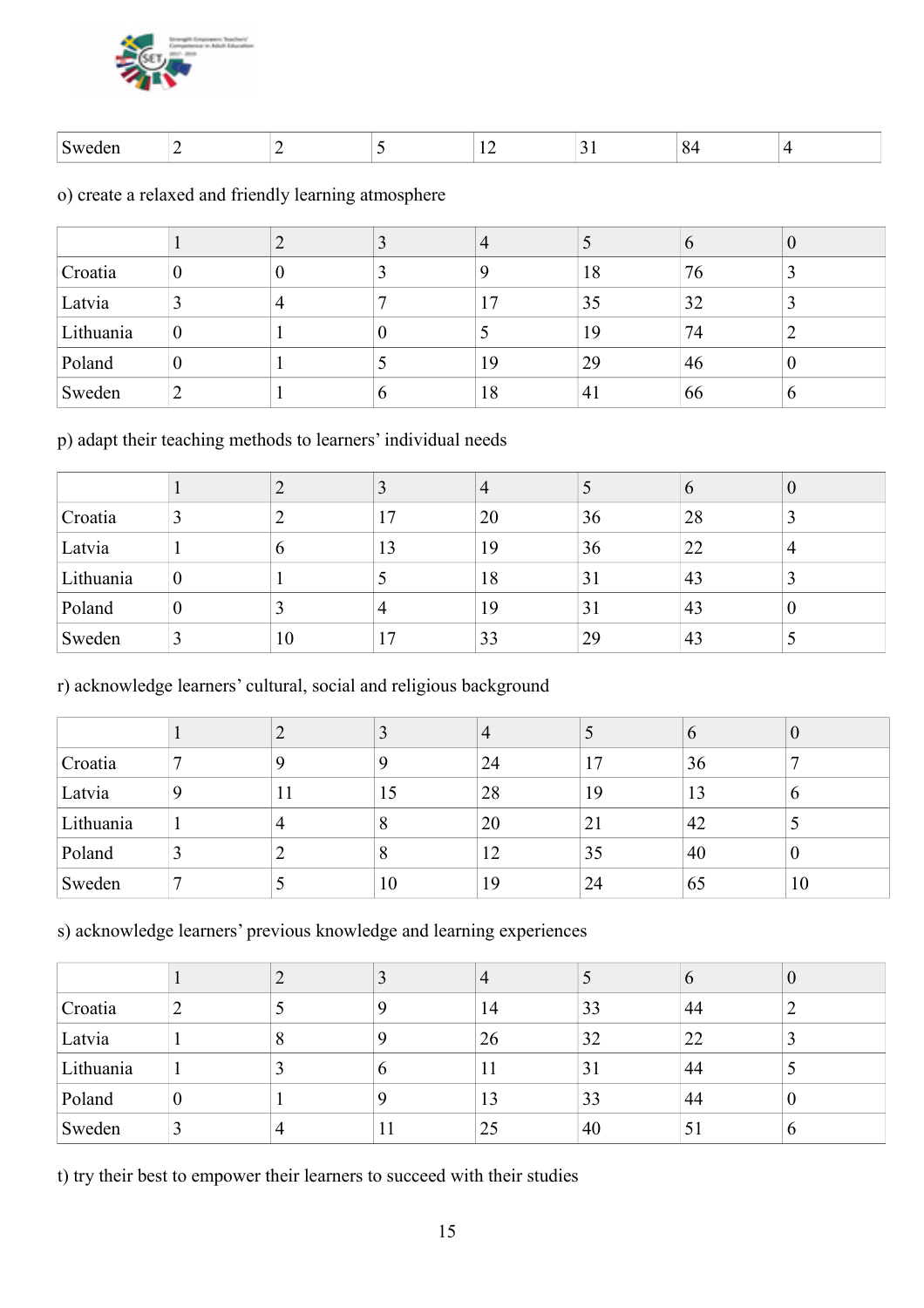

|           |   |          | $\overline{4}$ |    | O  | $\bf{0}$ |
|-----------|---|----------|----------------|----|----|----------|
| Croatia   |   |          | 15             | 24 | 59 |          |
| Latvia    | 4 |          | 22             | 26 | 35 | $\sigma$ |
| Lithuania | ∠ |          | 18             | 18 | 55 | $\sigma$ |
| Poland    | ∠ | $\theta$ | 15             | 34 | 42 | $\theta$ |
| Sweden    | ∸ |          |                | 30 | 62 | 19       |

### u) use multimedia content in teaching

|           |                  |   |    | $\overline{4}$ |    | $\sigma$ | $\bf{0}$         |
|-----------|------------------|---|----|----------------|----|----------|------------------|
| Croatia   | $\overline{0}$   |   |    | 18             | 26 | 53       | 4                |
| Latvia    |                  |   |    | 25             | 27 | 33       |                  |
| Lithuania | $\boldsymbol{0}$ |   |    | 21             | 25 | 36       | 14               |
| Poland    |                  |   | 10 | 20             | 30 | 36       | $\boldsymbol{0}$ |
| Sweden    | ∸                | 8 | 15 | 32             | 34 | 38       | 11               |

w) be empathetic and understanding of the challenges faced by adult learners

|           |          |    | 4  | J  | $\mathbf{p}$ | v |
|-----------|----------|----|----|----|--------------|---|
| Croatia   | $\theta$ |    | 15 | 28 | 57           |   |
| Latvia    |          |    | 23 | 27 | 33           | 8 |
| Lithuania |          |    | 11 | 30 | 45           | 8 |
| Poland    | $\theta$ |    | 16 | 39 | 37           | 0 |
| Sweden    |          | LD | 21 | 32 | 63           |   |

7.Please describe in your own words what makes a good adult education teacher.

**Croatia**

### **The most frequent answers:**

- $\bullet$  gives real life examples (4)
- $\bullet$  patient (3)
- has an interesting teaching style (9)
- knows how to transmit knowledge according to learners' level and needs (18)
- encourages learners to learn and achieve good results  $(8)$
- motivated person who is a motivator  $(4)$
- adapts his/her teaching style to learners' needs (7)
- $\bullet$  an expert in his/her field (9)
- experienced  $(4)$
- $\bullet$  creates a pleasant and relaxed atmosphere (6)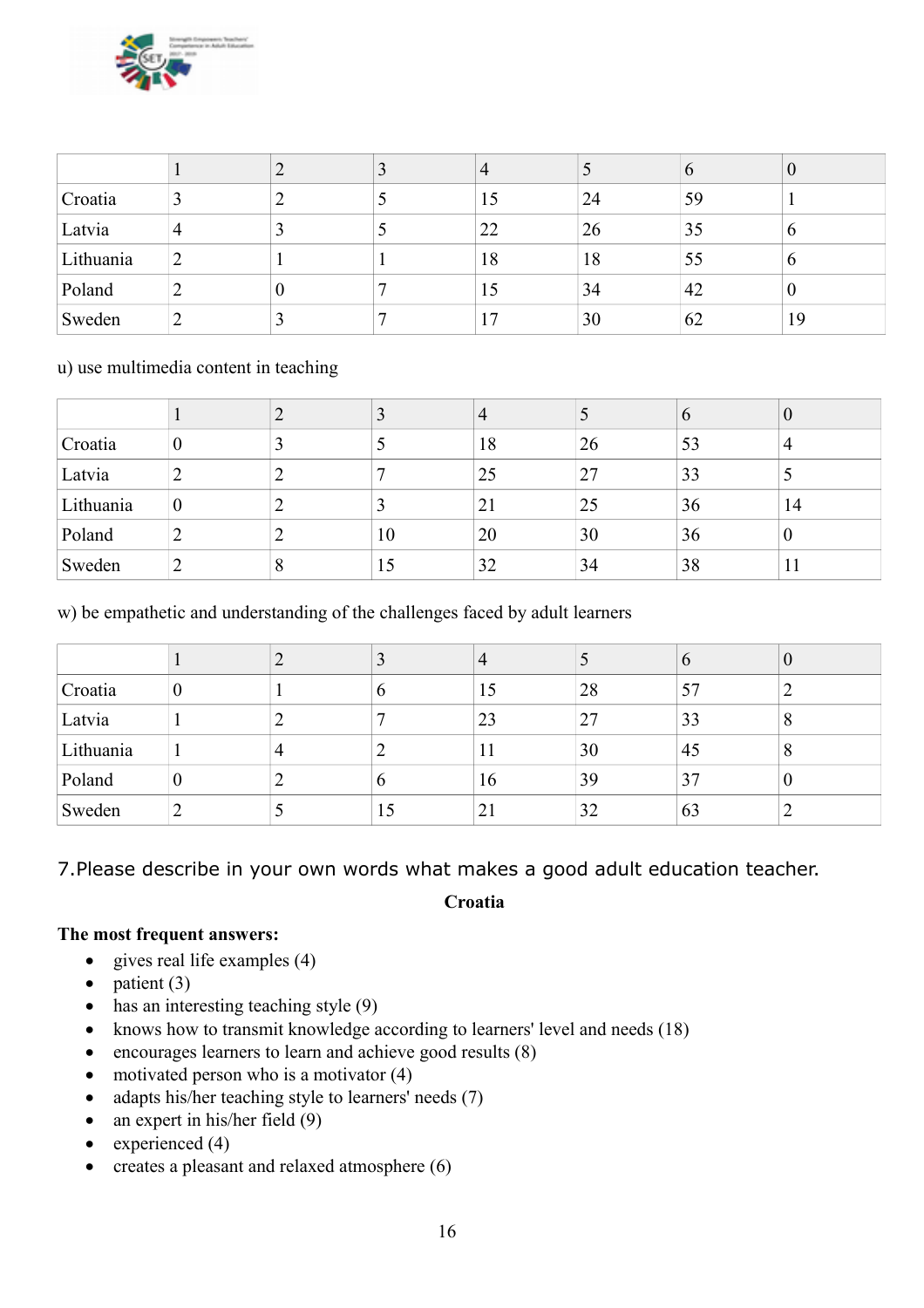

- a friendly, open, positive and cheerful person (12)
- $\bullet$  has good communication skills (5)
- explains the subject matter until everyone has understood it  $(9)$

### **Interesting answers:**

- a good teacher gives examples to learners; e.g. after a beekeeping course the learner can within a year preserve a bee colony and achieve good results
- professional knowledge, pleasant personality, age/looks/style, desire to both lecture and answer questions, and ability to enjoy time with the group (heavily dependent on the group, of course)
- for me a good adult education teacher has to encourage the participants of the course in every segment (participating in class, doing homework, interacting with other students and teacher)
- a teacher that is able to step back from tedious theoretical exposition of teaching materials and present the content through real life examples
- interesting, communicative person with a clear teaching style, good energy and a friendly approach, with whom learners can identify
- a person that uses a lot of modern technology, tapes their classes (of course, with the learners' consent) and uploads them for those who couldn't attend them
- a teacher that enters the clasroom with a smile on their face, who first talks a little bit with the learners instead of rushing with the content
- a good adult education teacher is the one that inspires with their work
- for me a good teacher knows how to transmit knowledge in a fun way, that has patience for every learner and, if necessary, repeats something a 100 times
- a good listenes, i.e. an active interlocutor
- a good teacher is an expert in the subject matter they teach, elevates the classroom atmosphere and understands and accepts different backgrounds and needs of learners
- a person that motivates and offers support, while understanding how adults learn

### **Latvia**

### **The most frequent answers:**

- The most popular answers in different words were Professional in fields, competent with practical experience in field.
- Professional and knowledgeable, motivated, has experience in field. Shares practical examples from professional life. Is able to explain complicated topics in simple words.
- Kind, empathetic, friendly but not too familiar, eager to communicate, want to help others, inspires and motivates, good sense of humour, tolerant.
- That is a trainer who regularly provides feedback on the progress of learners, explains things in such a way that all learners understand, always give out study materials, use different learning strategies and methods, as well as multimedia content in the learning process to make learning more exciting and dynamic, creates a friendly learning atmosphere and strives to plan lessons so that each learner can succeed in the learning process.
- Knowledgeable, competent, preferably a practitioner with a great experience, not only theoretical knowledge. Open to questions, discussions, clearly able to argue his point. With a good sense of humour, explain the complex principles in simple language. Able to refer to current affairs in industry and to give examples from real life.

### **The most interesting answers:**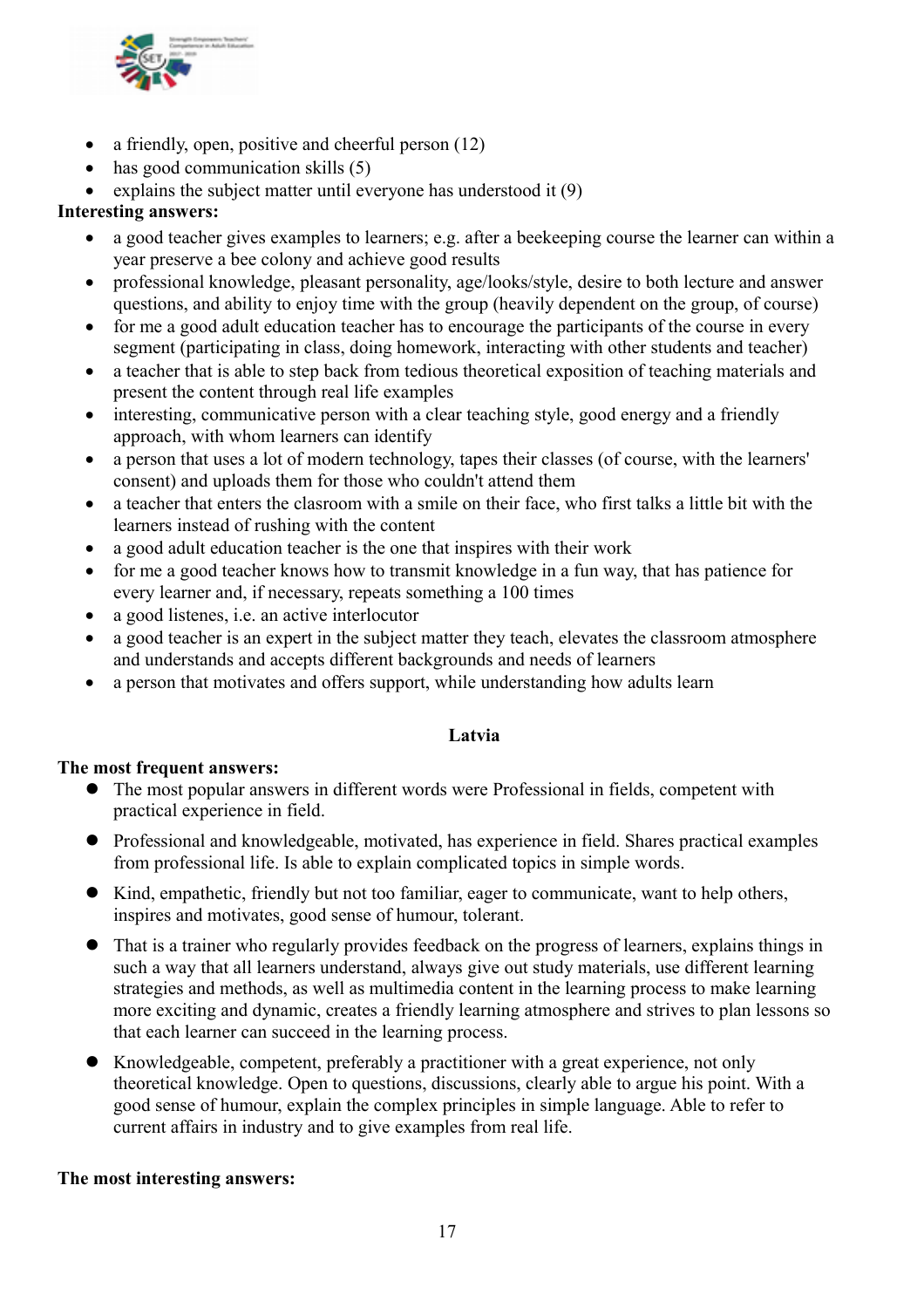

- In adult training roles teacher-student does not work well, because in many areas the "student" may have greater knowledge then "teacher".
- Trainer must understand that everyone is learning alongside their direct work.
- A good trainer is able to encourage the desire to learn. Trainer must lead courses so that they are intense, interesting and developing.
- It is important for the teacher to share their knowledge and everything related to the learning process. Personal life should be left at home.
- The instructor should be aware that he trains adult learners who have chosen to study themselves, so they have found their own motivation, so trainer do not have to try to make the learning process too entertaining in order to create a motivation.

### **Lithuania**

### **The most frequent answers:**

- professional, an creative expert in his subject (19)
- positive, communicative, optimistic (6)
- having a good sense of humor, always in good mood (3)
- the one who learns himself (2)

### **Interesting answers:**

- empathetic, respected learners
- motivating, creating a good working and psychological atmosphere.
- knows his subject and feels responsible that learners must not only be interested, but they must also acquire certain competences (not only facts, but also skills).
- able to attract and involve everyone in the learning process, create a good working atmosphere.
- knowing the specifics of working with an adult who knows how to teach.
- knows how to teach
- sincere, warm, sharing the knowledge and personal experience
- $\bullet$  tolerant.
- creative, able to engage in interesting teaching material, perfectly managing IT.
- assistant, consultant, partner in the learning process.
- $\bullet$  one that gives wings to fly
- charismatic, not boring
- adult teacher should have good professional knowledge, be friendly, try to find a common language with the students, as well as provide practical examples of information from textbooks. Find more interesting ways of teaching.

### **Poland**

#### **The most frequent answers:**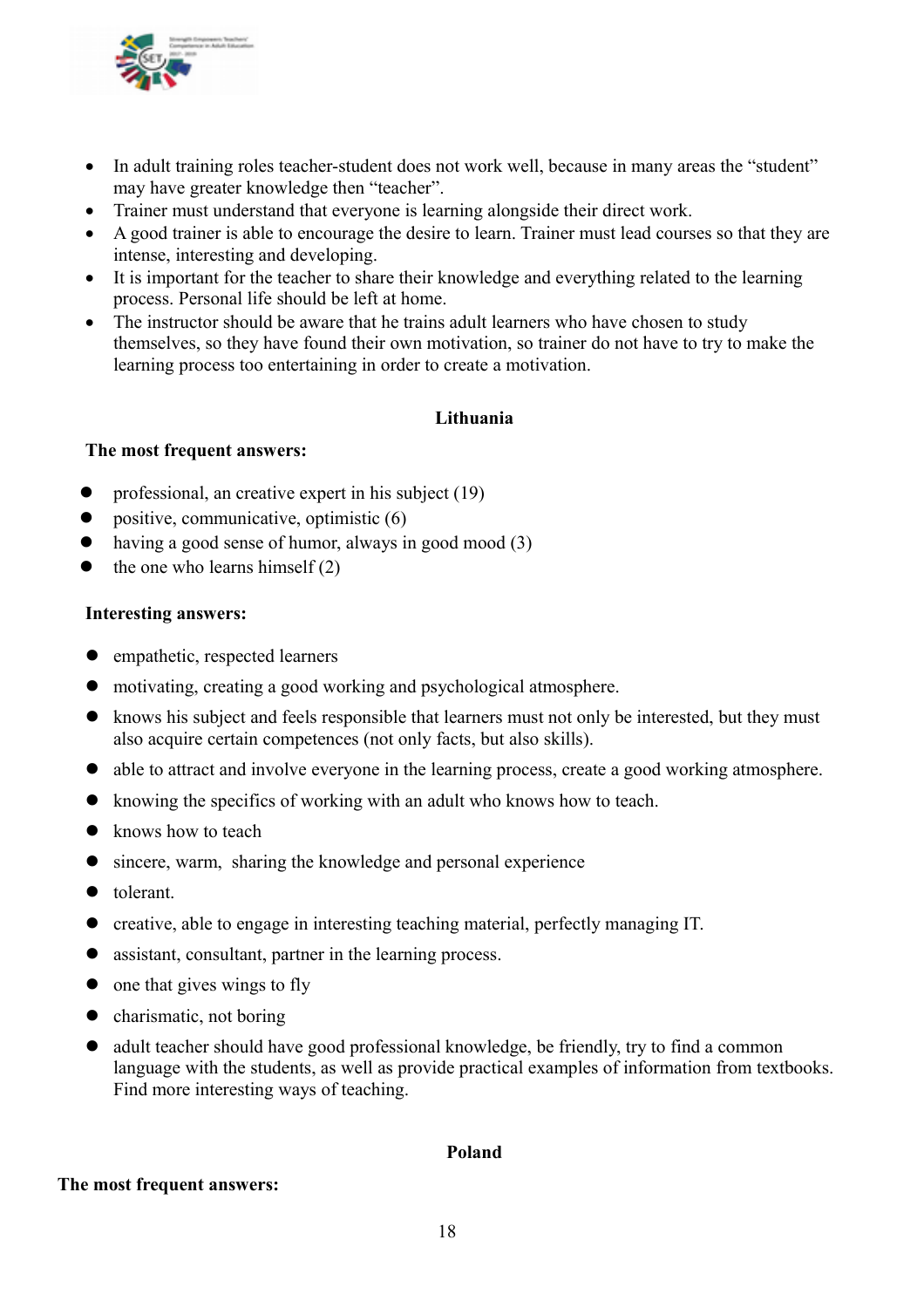

- $\bullet$  understanding,
- competent,
- $\bullet$  empathic,
- open to the needs of listeners
- should have background education,
- $\bullet$  be a professional

### **The most interesting answers:**

- Should know how to motivate the students and diagnose the level of education
- The educator should show certain character and personality traits, good reputation, unquestionable sociological and philosophical competences and necessary psychological preparation as an adviser and consultant. He should also be able to establish interpersonal contacts, know how to reduce tensions arising in other people, relieve stress and carry out therapy.
- An adult education teacher should first of all remember what group of recipients he or she is exposed to.
- A good educator will teach and explain complicated subjects in a simple way, evaluates rather than constantly criticizes.

### **Sweden**

### **The most frequent answers:**

- Teach in comprehensive way
- Possessing knowledge
- Understanding/empathy; e.g. understanding that adults have a job and therefore less time for their studies

### **Most interesting answers:**

- Those emphasizing the peculiarities of adult education: "the students are adults"; for example:
	- teachers should understand that adult students often have a job and a more demanding private life and less time to study or to attend lessons (6)
	- teachers should treat students as adults (4)
	- teachers should respect the students' life experience and consider it in the lessons
- A great number of answers refers to personal traits such as joyful/happy  $(10)$ , dedicated  $(10)$ friendly/likeable (9), positive (6)
- Teacher should be/act 'pedagogic'

Comment: Overall, it is noticeable that the students 'responses very often focus on the teachers' behavior towards the students (in total 84 mentions). In addition, the students mentioned very often personal qualities as important characteristics of a good adult educator (in total 71 mentions). Many of these personal traits regard also interpersonal interaction (e.g. friendly,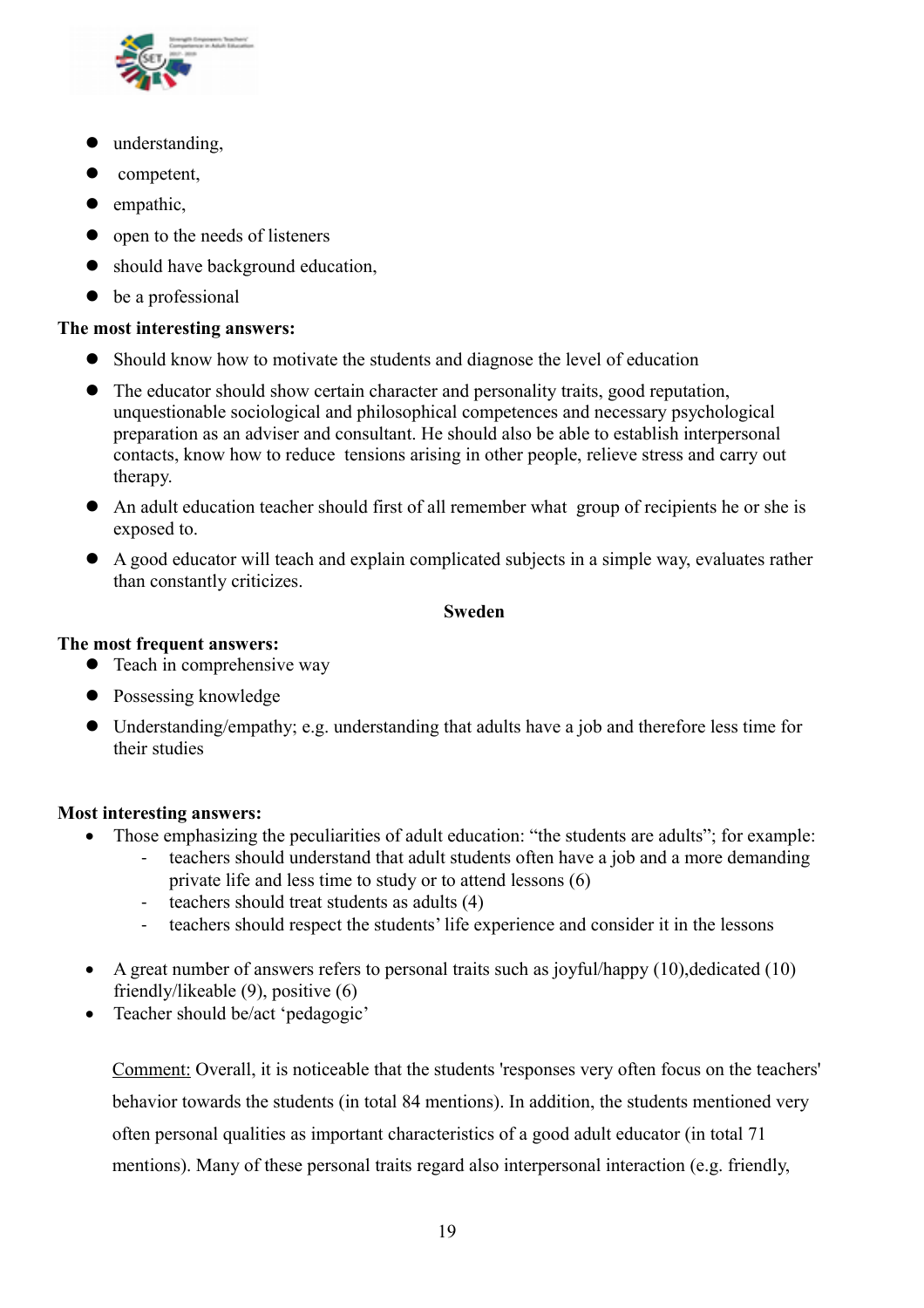

# helpful, patient, inspiring)

# The participants:

|        | Croatia | Latvia | Lithuania | Poland | Sweden |
|--------|---------|--------|-----------|--------|--------|
| female | 64      | 84     | 94        | 69     | 85     |
| male   | 45      |        |           |        | 40     |

# The age:

|            | Croatia | Latvia | Lithuania | Poland | Sweden |
|------------|---------|--------|-----------|--------|--------|
| $15 - 19$  |         |        |           |        |        |
| $ 21 - 30$ | 42      | 22     |           | 60     | 61     |
| $31 - 40$  | 34      | 33     | 12        | 14     | 39     |
| $ 41 - 50$ | 20      | 27     | 30        |        | 16     |
| $51 - 60$  |         | 16     | 49        | 13     |        |
| $61 +$     |         |        |           |        |        |

# What is the highest level of formal education you have completed?

|                                                           | Croatia        | Latvia | Lithuania | Poland   | Sweden |
|-----------------------------------------------------------|----------------|--------|-----------|----------|--------|
| I haven't<br>completed any<br>kind of formal<br>education | $\overline{0}$ | 0      | 0         | $\theta$ |        |
| Primary school 3<br>diploma                               |                |        | 0         | າ        | 35     |
| Secondary<br>school diploma                               | 30             | 0      | 3         | 32       | 77     |
| University<br>degree                                      | 76             | 101    | 97        | 66       | 13     |

# What is your current occupation status?

|                           | Croatia | Latvia | Lithuania | Poland | Sweden |
|---------------------------|---------|--------|-----------|--------|--------|
| Unemployed                | 23      |        |           |        | 44     |
| Employed full- 76<br>time |         |        | 85        | 33     | 35     |
| Employed part- 7          |         |        |           | 30     | 50     |